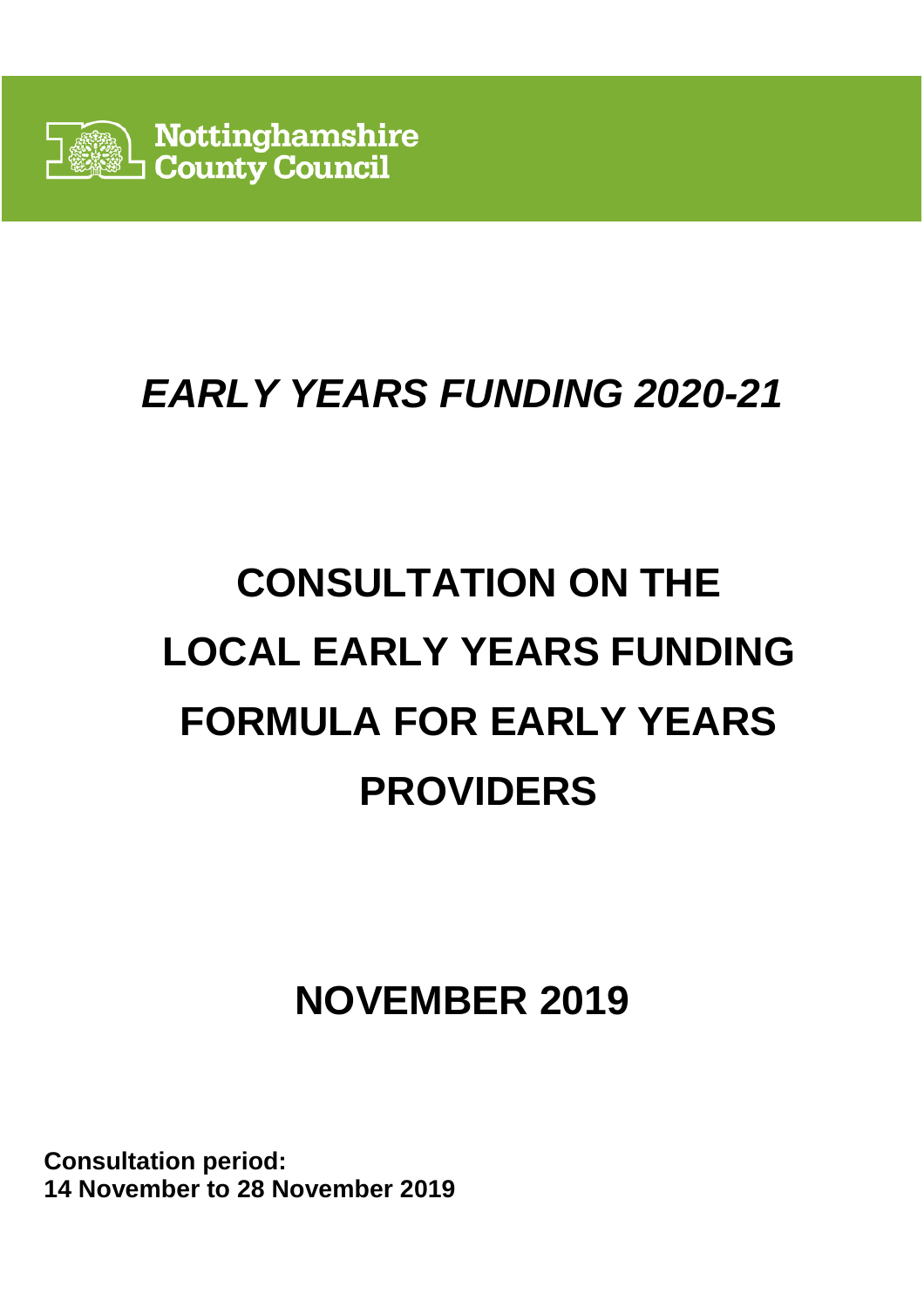| <b>Section</b> | <b>Contents</b>                                    | Page |
|----------------|----------------------------------------------------|------|
|                |                                                    |      |
|                | Introduction                                       | റ    |
|                |                                                    |      |
| $\overline{2}$ | Approach to the Early Years Consultation Proposals |      |
|                |                                                    |      |
| 3              | <b>Early Years Consultation Proposals</b>          | b    |
|                |                                                    |      |
|                |                                                    |      |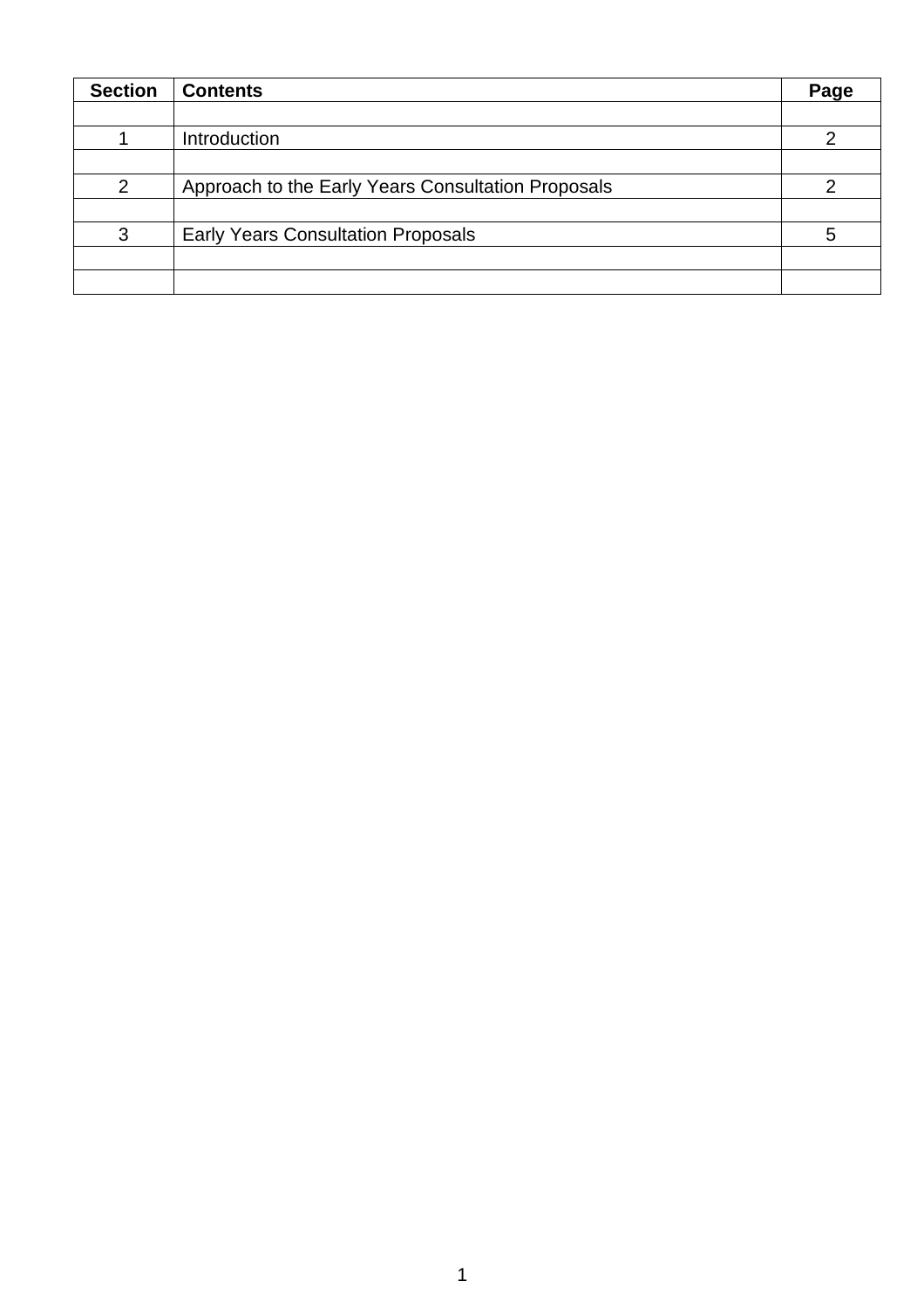# **1 Introduction**

- 1.1 The purpose of this consultation exercise is to seek the views of all early years providers (schools, private, voluntary and independent providers) on the funding formula changes the County Council and Schools Forum should consider for 2020-21.
- 1.2 The consultation on the proposals will be launched on 14 November 2019 and be open until 28 November 2019 and provides an opportunity for providers to express their views on the proposals. It is available through Citizen Space via the link: https://consult.nottinghamshire.gov.uk/schools/9be5e432. The responses will be considered by the Schools Forum on 12 December 2019.
- 1.3 The final formula will be recommended to the County Council's Policy Committee for approval on 15 January 2020 and submitted to the Education & Skills Funding Agency (ESFA) by 31st March 2020.
- 1.4 Early Years Pupil Premium (EYPP) and the Disability Access Fund (DAF) are not part of this consultation and will continue to be distributed by the methods prescribed or agreed outside of this formula.

# **2 Approach to the Early Years Funding Formula Consultation for 2020-21**

- 2.1 A report was taken to the Schools Forum on 7<sup>th</sup> November to discuss the approach to be taken to the formula construction for 2020-21 and factors which need taking into consideration to inform the consultation proposals.
- 2.2 The early years national funding formula was introduced in 2017-18 and funding was distributed to local authorities in accordance with this. The per pupil unit of funding through the national funding formula was announced on 31 October 2019 and will increase by 8p for 2, 3 and 4 year olds and the new rates for Nottinghamshire are as below:

| <b>Early Years Block</b> | 2019-20 | 2020-21 |  |
|--------------------------|---------|---------|--|
|                          |         |         |  |
| 2 Year Olds              | 5.23    | 5.31    |  |
| 3 and 4 Year Olds        | 4.30    | 4.38    |  |

# **3 Early Years Consultation Proposals**

3.1 The Nottinghamshire Early Years Funding Formula (EYFF) currently has two factors (basic hourly rate and deprivation) which are listed in the table below together with the criteria for each. The current funding rates for 2019/20 and proposed hourly rates for 2020/21 are illustrated in the tables below.

# **Current and Proposed Hourly Rates**

| <b>Factor</b>                | 2019-20<br><b>Factor Values</b>           | 2020-21<br><b>Proposed Factor Values</b> |                      |                                           |
|------------------------------|-------------------------------------------|------------------------------------------|----------------------|-------------------------------------------|
|                              |                                           | <b>Basic Increase</b>                    | Temporary Top-<br>Uɒ | Total                                     |
| 2 year olds PVI &<br>Schools | £5.23 per hour<br>(38 weeks per<br>annum) | 8p per hour                              | 5p per hour          | £5.36 per hour<br>(38 weeks per<br>annum) |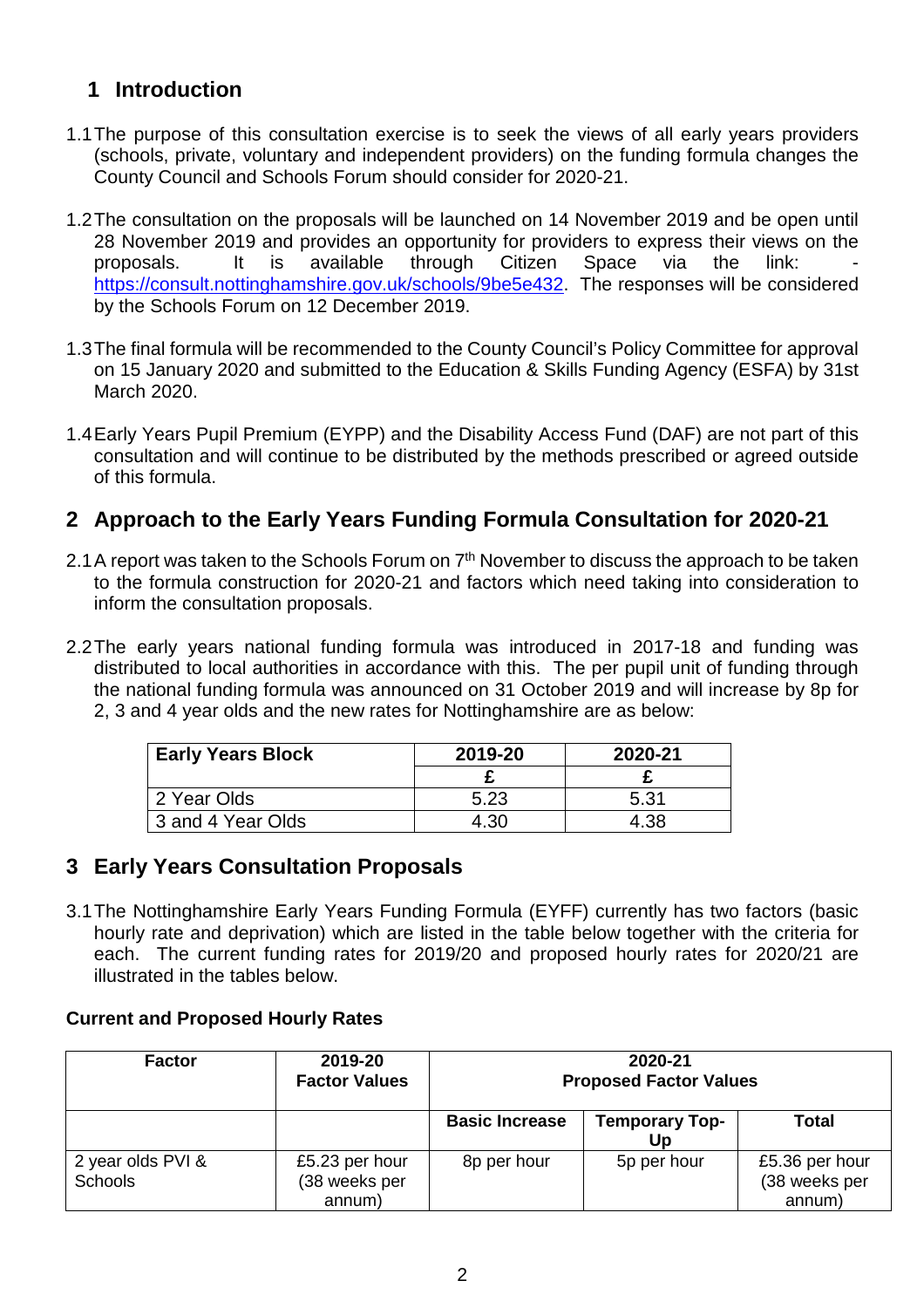| 3 - 4 year olds PVI & | £4.17 per hour | 8p per hour | 10p per hour | £4.35 per hour |
|-----------------------|----------------|-------------|--------------|----------------|
| Schools Universal and | (38 weeks per  |             |              | (38 weeks per  |
| working parents       | annum)         |             |              | annum)         |

## **Current and Proposed Funding Supplements**

| <b>Supplement</b>                                                                                                                  | 2019-20 Factor Value | 2020-21 Proposed Factor Values |
|------------------------------------------------------------------------------------------------------------------------------------|----------------------|--------------------------------|
| 3 & 4 year olds deprivation - Looked<br>After Children (LAC), Child In Need<br>(CIN) & Children on Child Protection<br>Plans (CPP) | £406 per year*       | £406 per year                  |
| 3 & 4 year olds deprivation - Based on<br><b>EYPP</b> criteria                                                                     | £0.00                | £0.10 per hour                 |
| 2 year olds deprivation - LAC, CIN &<br><b>CPP</b>                                                                                 | £0.00                | £406 per year                  |

\* CIN and CPP only

# **Rationale for Increasing the Hourly Rate**

- 3.2 In recent years, early years providers were subjected to a number of new initiatives introduced by central government which have had a significant long-term impact on provision. The first year of the introduction of 30 hours free childcare has seen a reduction of 6,536 children in previously fee paying places, for whom PVI providers now only receive the funded hourly rate. This has had a significant financial impact on PVI providers as there is a marked difference between what the LA pay for funded places and what a PVI provider would ordinarily charge to cover costs.
- 3.3 This situation is not unique to Nottinghamshire. Nationally, in a recent survey by Nursery World, 87% of PVI providers reported that the funding received for the free entitlements does not cover their costs, with an average yearly shortfall of £2,166 per child. Many report needing to increase the fees for non-funded childcare to subsidise that shortfall. Others report opting out from offering funded places to the most vulnerable 2 year olds and not offering 30 hours funded places to eligible parents as they simply cannot afford to run their provision in a deficit funding situation.
- 3.4 Locally, we have several preschools and nurseries at risk of closure, which would impact on both the availability of early years places and childcare sufficiency duties. Since 2018, the number of Day Nurseries registered has remained static, but there has been a 6% decrease in the number of Preschool settings, and a 7% increase in the number of registered childminders.
- 3.5 We have evidence to suggest that of a growing number of providers are limiting the number of funded places for 2 year olds, to focus more on 3 and 4 year olds places, to help with business sustainability. This has been demonstrated in the 2019 Childcare Sufficiency Assessment which identified that Nottinghamshire requires additional places for 2 year olds in some localities; however, there are sufficient places for 3 and 4 year olds in the main.
- 3.6 Other factors have given rise to increased costs to all providers, namely National Living Wage and National Minimum Wage, Pensions Auto Enrolment, Apprenticeship contributions, increased business rates and utilities charges.
- 3.7 Despite best efforts, the attainment gap at Foundation Stage for children eligible for Free School Meals, continues to be significantly wider than England and statistical neighbours. In 2018, only 49.9% of children eligible for free school meals in Nottinghamshire achieved a good level of development. Progress in Nottinghamshire is slow and despite improvements in many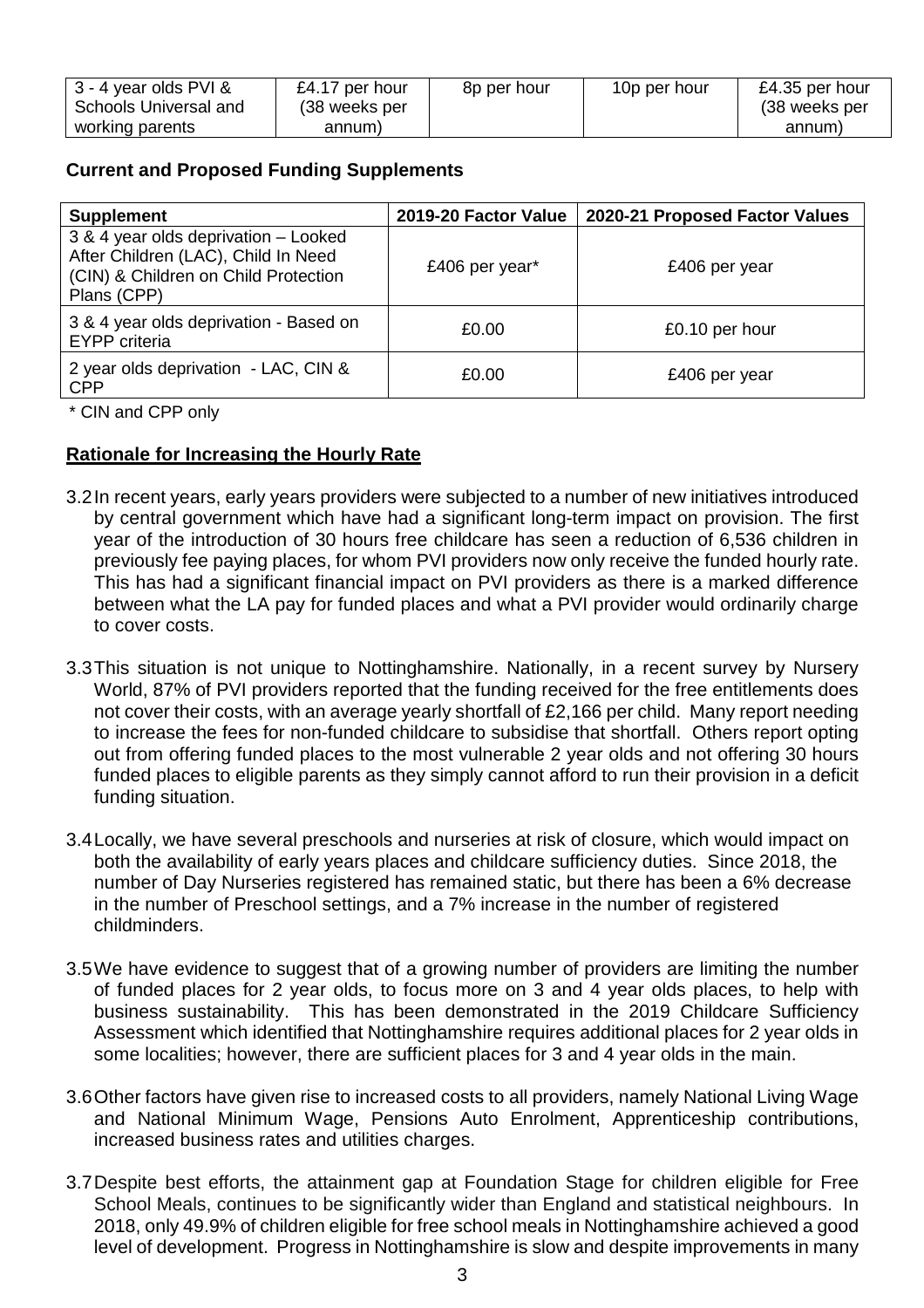other outcome measures; addressing school readiness remains a challenge and therefore ensuring that children (from low income households in particular) access high quality early education and childcare is a priority. The proposals within the consultation aim to prioritise children from low income households.

3.8 The proposals outlined have been developed in consultation with representatives from the Early Years Consultation Group and reflect the challenges all early years providers currently face in maintaining and developing high quality, inclusive places; as well as the need to accelerate the development of our poorest children.

## **Early Years SEN Inclusion Fund**

- 3.9 Since April 2017 there has been a statutory requirement for local authorities to establish a SEN inclusion fund for eligible three and four year olds to support PVI providers to address the needs of individual children. Local authorities may determine the size of the fund, pooled from either or both the early years and high needs blocks of the Dedicated Schools Grant (DSG). In Nottinghamshire, the Inclusion Fund uses a combination of the early years block of the DSG and local authority core funding.
- 3.10 The proposal for 2020-21 will see the DSG element of the SEN Inclusion Fund remain at approximately £100k.

#### **Early Years Deprivation Fund**

- 3.11 Local authorities must have a deprivation supplement for 3 and 4 year olds and they have the freedom to choose the appropriate metric for allocating funding. In Nottinghamshire, previous consultation confirmed that the Early Years sector wanted to use the supplement to enable them to better support children identified as a Child in Need (CIN), and for children on Child Protection Plans (CPP).
- 3.12 The purpose of the funding is to ensure attendance at multi-agency meetings to enable the key person to contribute to and be informed by plans developed to improve the child's outcomes. Cover arrangements will enable the child's designated safeguarding lead or 'key person' to share vital information about the child's needs and progress at these meetings and allow time to prepare required reports and plans. A setting can claim £406 per year from the Deprivation Fund.
- 3.13 The proposal for 2020-21 will see the funding criteria extended to include 3 and 4 year olds who are identified as Looked After Children (LAC); with funding levels remaining at £406 per annum per child.
- 3.14 The proposal for 2020-21 will also see the funding criteria widen to increase the hourly rate for 3 and 4 year olds who are eligible for the Early Years Pupil Premium by an extra £0.10 per hour in order to improve outcomes for our poorest children.
- 3.15 The proposal for 2020-21 may see the funding criteria extended to include 2 year olds who are identified as CIN, CPP or LAC; with funding levels remaining at £406 per annum per child. This however will be dependent on consultation findings, as the Early Years sector have an option to extend the criteria fund to include 2 year olds known to social care, or to increase the hourly rate for 2 year olds who are eligible for Free School Meals.